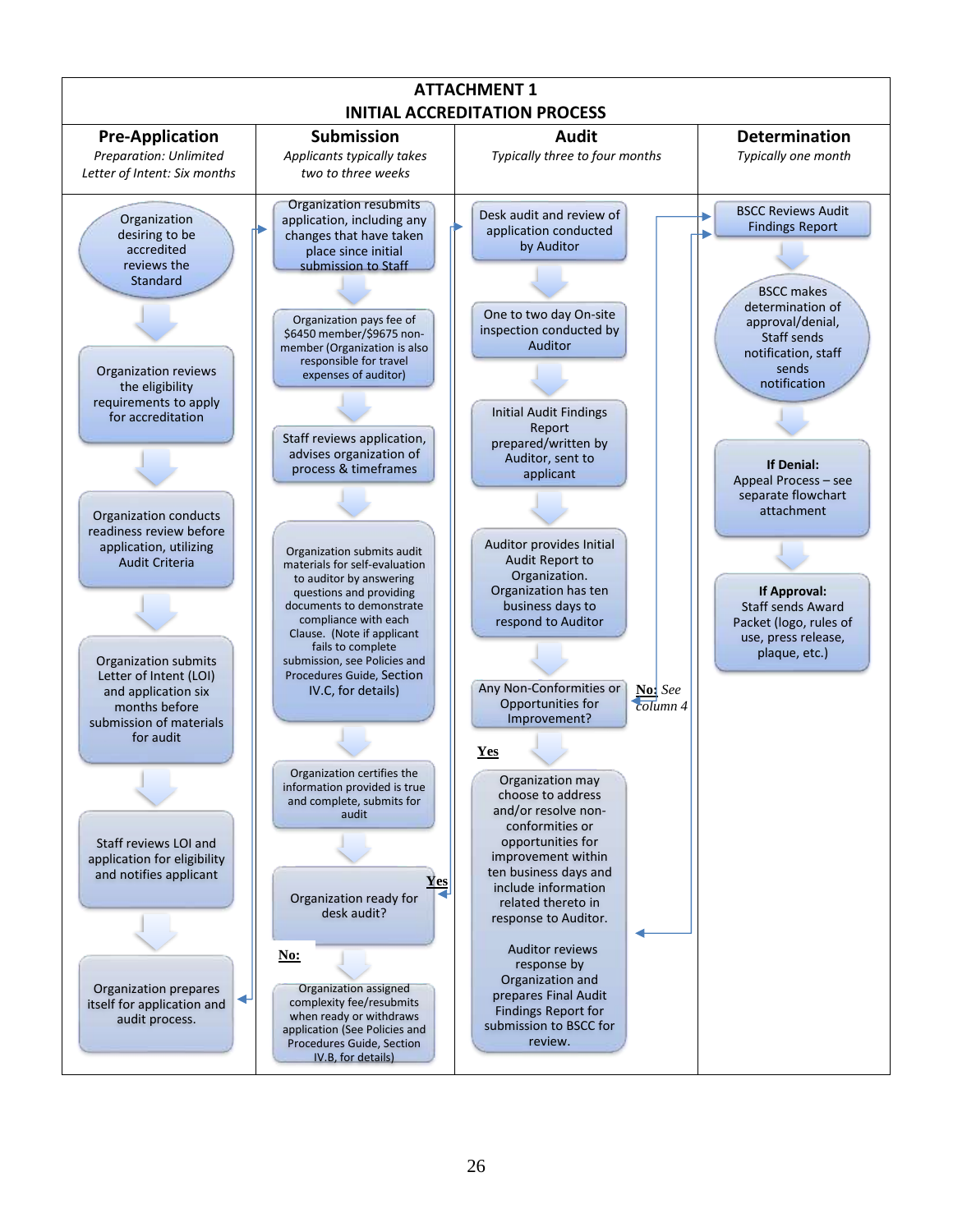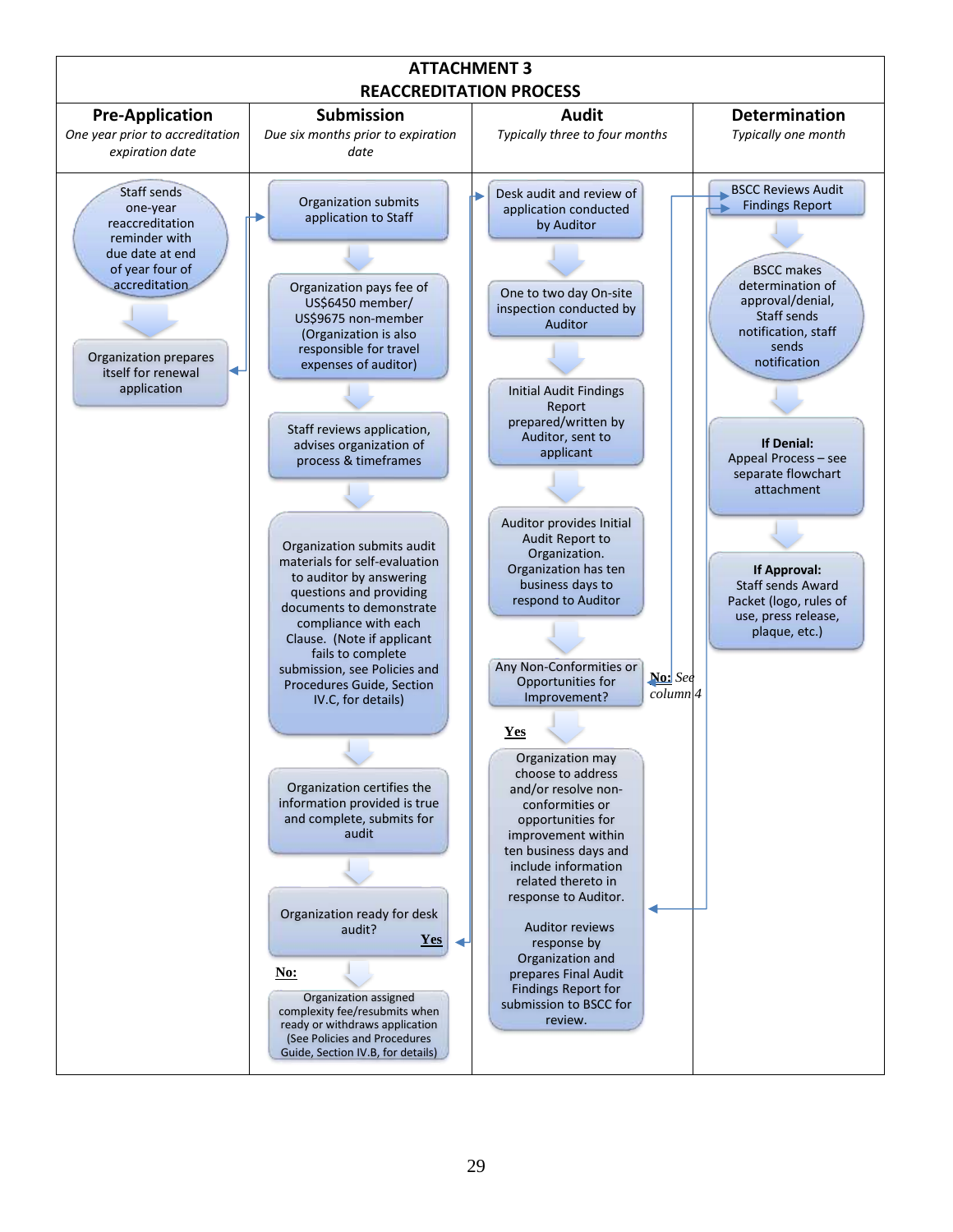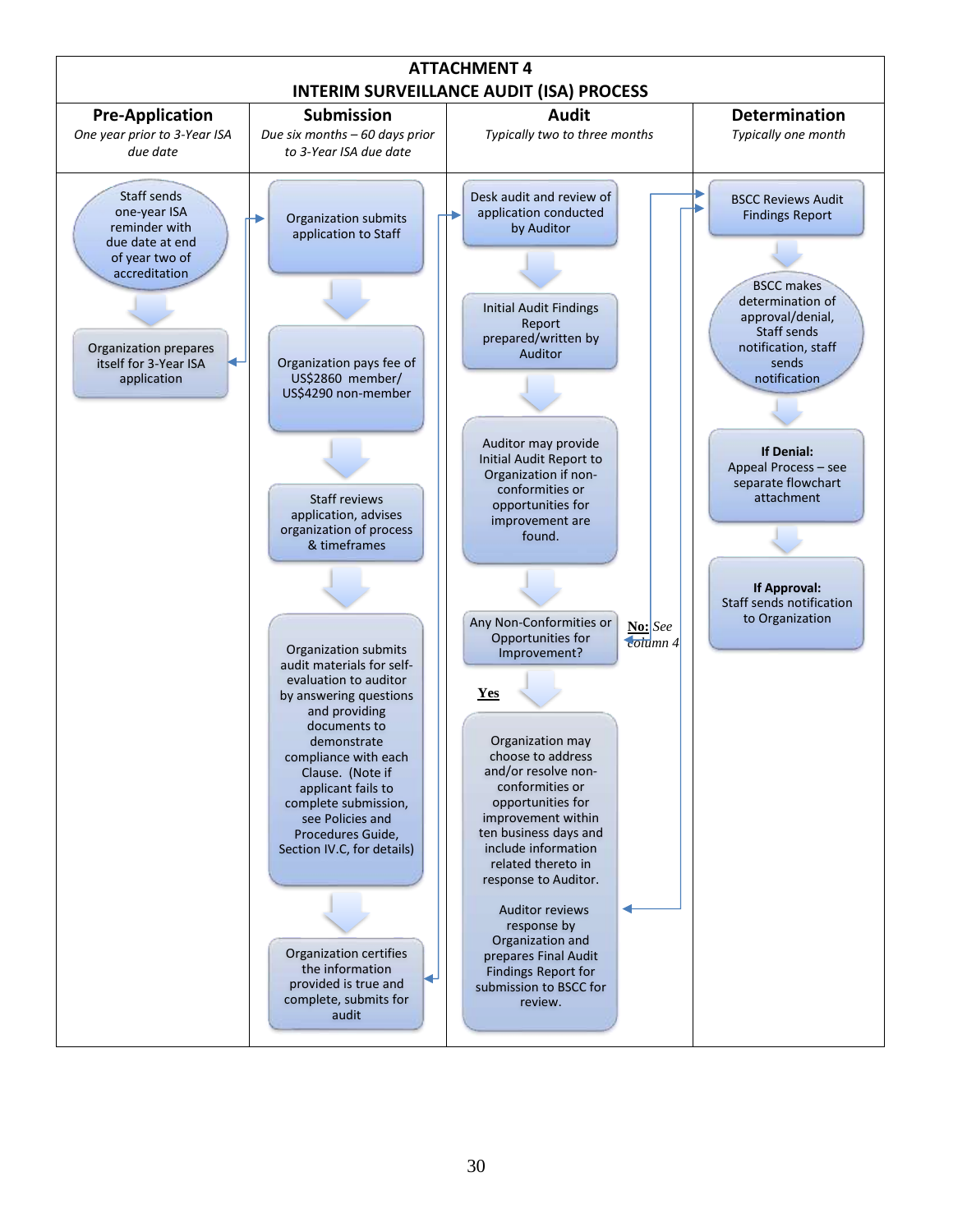## **ATTACHMENT 5 COMPLAINT/GRIEVANCE PROCESS**

**Process**

*Within 60 days*

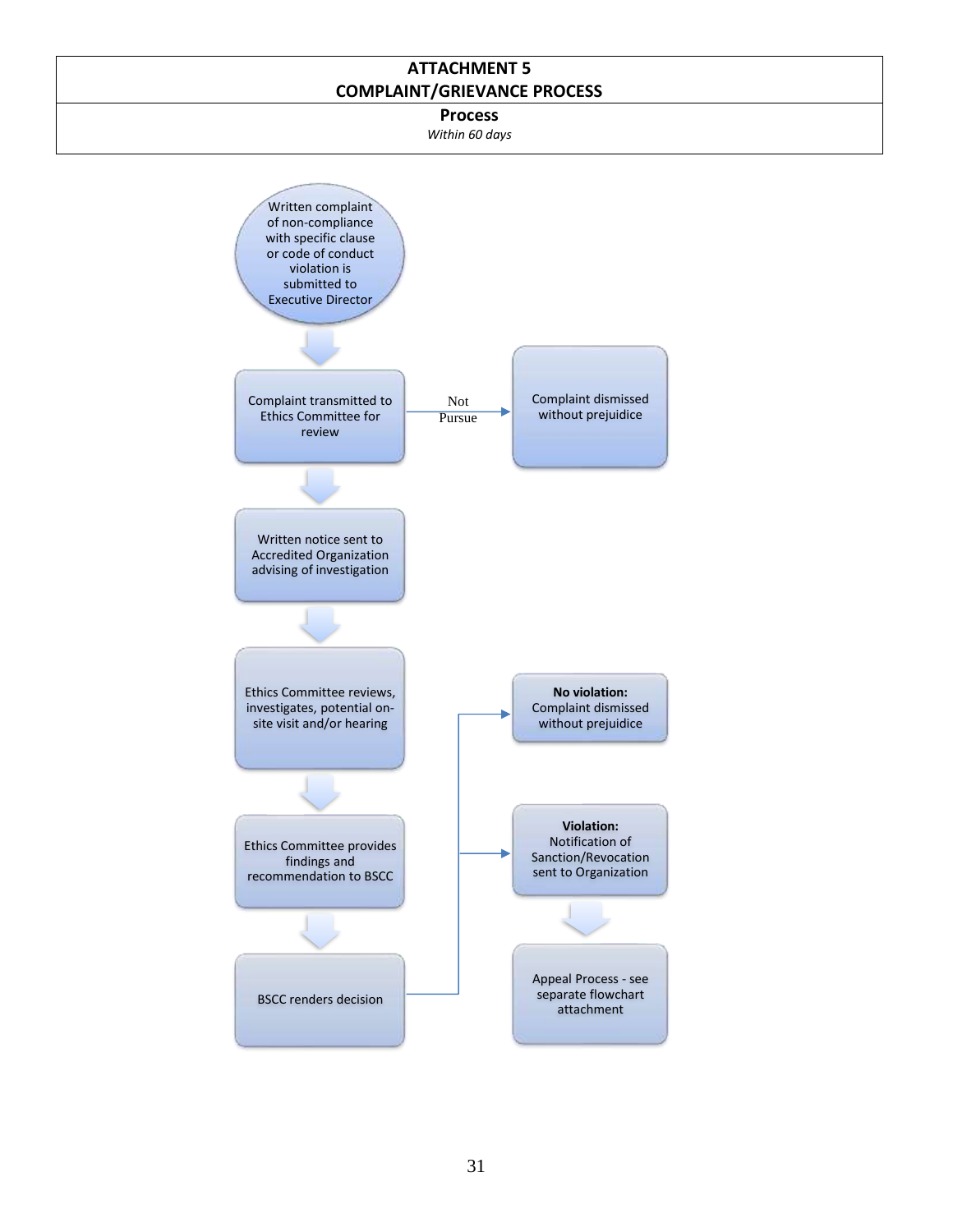| <b>ATTACHMENT 6</b><br><b>APPEAL PROCESS</b> |                                                                                                                                                                                                     |                                                          |
|----------------------------------------------|-----------------------------------------------------------------------------------------------------------------------------------------------------------------------------------------------------|----------------------------------------------------------|
| <b>Types of Appeal</b>                       | <b>Appeal Request</b>                                                                                                                                                                               | <b>Process</b><br>Within 60 days                         |
| Denial of eligibility                        | Organization submits<br>written documentation<br>requesting appeal, or in<br>the case of revocation<br>of accreditation, a<br>Letter of Intent to<br>appeal within 30 days<br>of the receipt of the | <b>Appeal Panel reviews</b><br>documentation             |
| Denial of accreditation                      | written decision from<br>BSCC.<br>*An Accredited<br>Organization appealing                                                                                                                          |                                                          |
|                                              | revocation of<br>accreditation shall have<br>an additional 30 days<br>allowed for submission<br>of appeal<br>documentation                                                                          | Appeal Panel makes<br>recommendation                     |
| Denial of<br>reaccreditation                 | Appeal fee of                                                                                                                                                                                       |                                                          |
|                                              | US\$1000 member/<br>US\$1500 non-member<br>is submitted<br>Appeal Fee will be                                                                                                                       | Appeal Panel provides<br>finding to BSCC                 |
| Sanctions of<br>accreditation                | refunded only if ruling<br>of appeal is in favor of<br>organization                                                                                                                                 |                                                          |
|                                              |                                                                                                                                                                                                     | <b>BSCC makes</b><br>determination                       |
| Revocation of<br>accreditation               |                                                                                                                                                                                                     |                                                          |
| Finding of complaint<br>investigation        |                                                                                                                                                                                                     | Staff sends notification<br>to appealing<br>organization |
|                                              |                                                                                                                                                                                                     |                                                          |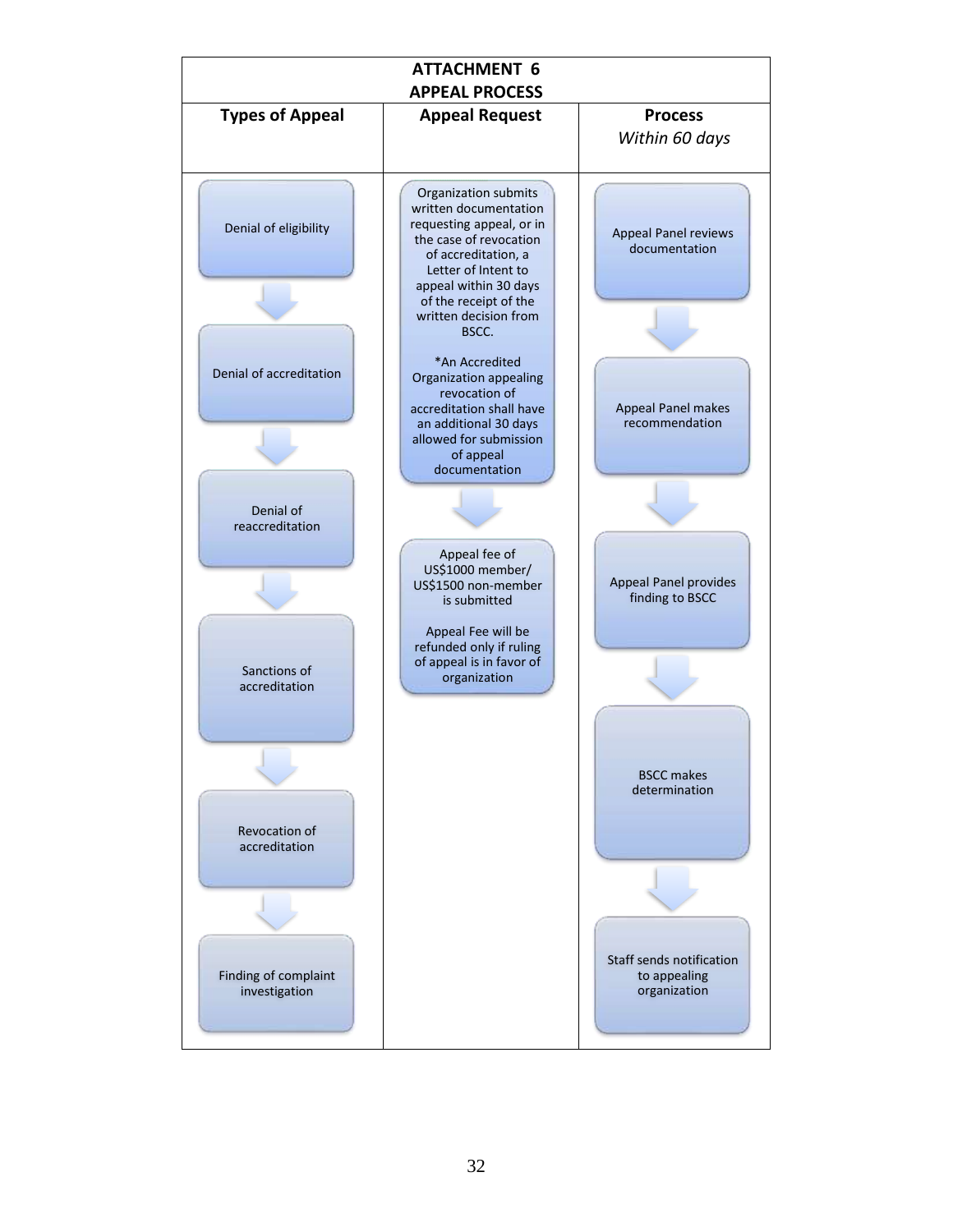## **ATTACHMENT 7**